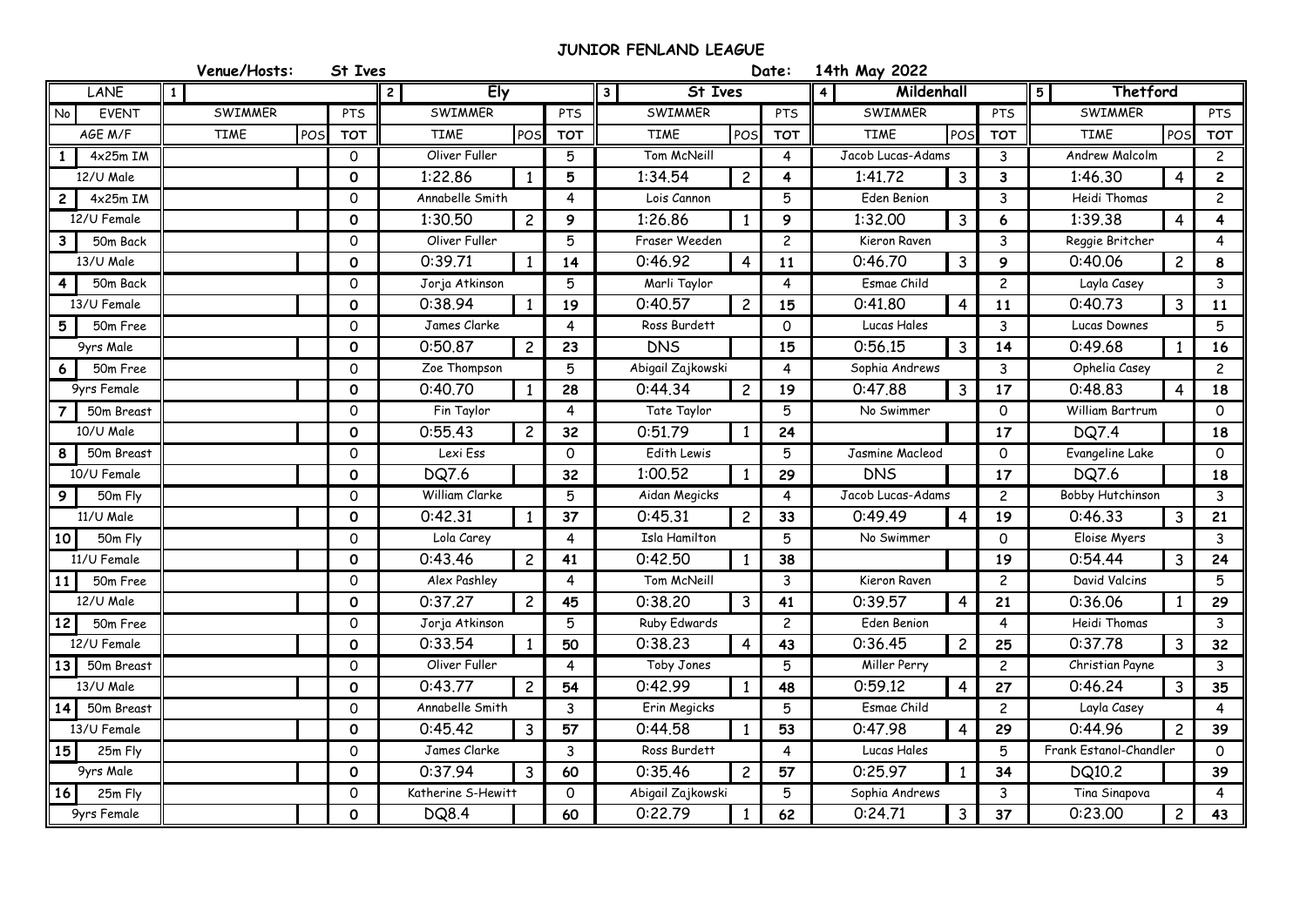|                 | <b>LANE</b>        | $\Omega$<br>$\vert$ 1  |              | Ely<br>$\mathbf{2}$    |                |            | <b>St Ives</b><br>3          |                |                        | Mildenhall<br>4                    |                |                        | Thetford<br>5           |                |                |
|-----------------|--------------------|------------------------|--------------|------------------------|----------------|------------|------------------------------|----------------|------------------------|------------------------------------|----------------|------------------------|-------------------------|----------------|----------------|
| No              | <b>EVENT</b>       | SWIMMER                | <b>PTS</b>   | SWIMMER                |                | PTS        | SWIMMER                      |                | <b>PTS</b>             | SWIMMER                            |                | PTS                    | SWIMMER                 |                | PTS            |
|                 | AGE M/F            | <b>TIME</b><br>POS     | <b>TOT</b>   | <b>TIME</b>            | POS            | <b>TOT</b> | <b>TIME</b>                  | POS            | <b>TOT</b>             | <b>TIME</b>                        | POS            | <b>TOT</b>             | <b>TIME</b>             | POS            | <b>TOT</b>     |
|                 |                    | <b>BROUGHT FORWARD</b> | $\mathbf{o}$ | <b>BROUGHT FORWARD</b> |                | 60         | <b>BROUGHT FORWARD</b><br>62 |                | <b>BROUGHT FORWARD</b> |                                    | 37             | <b>BROUGHT FORWARD</b> |                         | 43             |                |
| 17              | 50m Back           |                        | $\Omega$     | Finn Taylor            |                | 5          | Isaac Sharp<br>3             |                | Rhys Irish             |                                    | $\overline{c}$ | Ryan Pitcher           |                         | $\overline{4}$ |                |
|                 | 10/U Male          |                        | 0            | 0:48.55                | 1              | 65         | 1:04.83                      | $\mathbf{3}$   | 65                     | 1:08.29                            | 4              | 39                     | 0:57.78                 | $\overline{c}$ | 47             |
| 18 I            | 50m Back           |                        | $\Omega$     | Lexi Ess               |                | $\Omega$   | Layla Burdett<br>5           |                | Emily Smith            |                                    | 3              | Evangeline Lake        |                         | 4              |                |
|                 | 10/U Female        |                        | $\Omega$     | <b>DQ10.4</b>          |                | 65         | 0:50.07                      | $\mathbf{1}$   | 70                     | 1:01.38                            | 3              | 42                     | 0:55.71                 | $\overline{c}$ | 51             |
| 19              | 50m Free           |                        | $\Omega$     | Alex Pashley           |                | 5          | Felix Guy-Pinkney<br>4       |                | Jacob Lucas-Adams<br>3 |                                    |                | No Swimmer             |                         | $\Omega$       |                |
|                 | 11/U Male          |                        | $\mathbf 0$  | 0:36.46                | 1              | 70         | 0:36.68                      | $\overline{c}$ | 74                     | 0:37.87                            | 3              | 45                     |                         |                | 51             |
| 20              | 50m Free           |                        | 0            | Lola Carey             |                | 3          | Millie Smith                 |                | 4                      | <b>Izzy Stevens</b>                |                | $\overline{c}$         | Lola Mitchinson         |                | 5              |
|                 | 11/U Female        |                        | $\Omega$     | 0:39.67                | 3              | 73         | 0:39.47                      | $\overline{c}$ | 78                     | 0:43.96                            | 4              | 47                     | 0:38.71                 |                | 56             |
| 21              | 50m Back           |                        | 0            | Oliver Fuller          |                | 5          | Tate Taylor                  |                | 4                      | George MacDonald                   |                | $\overline{c}$         | <b>Andrew Malcolm</b>   |                | 3              |
|                 | 12/U Male          |                        | $\mathbf{o}$ | 0:40.14                | 1              | 78         | 0:43.26                      | $\overline{c}$ | 82                     | 0:57.77                            | 4              | 49                     | 0:49.90                 | 3              | 59             |
| 22              | 50m Back           |                        | $\Omega$     | <b>Madeline Pillow</b> |                | 4          | Marli Taylor                 |                | 5                      | Eden Benion                        |                | $\overline{c}$         | Heidi Thomas            |                | $\mathbf{3}$   |
|                 | 12/U Female        |                        | $\mathbf{o}$ | 0:43.82                | $\overline{c}$ | 82         | 0:40.42                      | $\mathbf{1}$   | 87                     | 0:44.93                            | 4              | 51                     | 0:44.70                 | 3              | 62             |
| 23              | 50m Fly            |                        | $\Omega$     | Jacob Schultz          |                | 4          | Fraser Weeden                |                | $\overline{c}$         | Trystin Scheving<br>5              |                |                        | Nathan Ruggles          |                | 3              |
|                 | 13/U Male          |                        | $\mathbf{o}$ | 0:37.75                | $2^{\circ}$    | 86         | 1:00.89                      | 4              | 89                     | 0:36.76                            | 1              | 56                     | 0:38.71                 | 3              | 65             |
| 24!             | 50m Fly            |                        | $\Omega$     | Lauren Turnock         |                | 5          | Isla Hamilton                |                | $\overline{c}$         | Esmae Child                        |                | $\overline{4}$         | Starr Hutchinson        |                | 3              |
|                 | 13/U Female        |                        | $\Omega$     | 0:39.90                | 1              | 91         | 0:42.03                      | $\overline{4}$ | 91                     | 0:41.47                            | $\overline{2}$ | 60                     | 0:41.91                 | 3              | 68             |
| 25              | 50m Breast         |                        | 0            | Ryan Jones             |                | 0          | No Swimmer                   |                | 0                      | No Swimmer                         |                | $\Omega$               | Frank Estanol-Chandler  |                | 5              |
|                 | 9yrs Male          |                        | $\mathbf{o}$ | <b>DQ7.6</b>           |                | 91         |                              |                | 91                     |                                    |                | 60                     | 1:11.47                 | $\mathbf{1}$   | 73             |
| 26              | 50m Breast         |                        | $\Omega$     | Katherine S-Hewitt     |                | 0          | No Swimmer                   |                | 0                      | Sophia Andrews                     |                | 5                      | Ophelia Casey           |                | 4              |
|                 | <b>9yrs Female</b> |                        | $\mathbf{o}$ | <b>DQ7.6</b>           |                | 91         |                              |                | 91                     | 1:05.14                            | $\mathbf{1}$   | 65                     | 1:05.51                 | $\overline{c}$ | 77             |
| 27              | 50m Free           |                        | 0            | Finn Taylor            |                | 5          | James Dolby                  |                | 4                      | Rhys Irish                         |                | $\overline{c}$         | William Bartrum         |                | 3              |
|                 | 10/U Male          |                        | $\mathbf{o}$ | 0:41.39                | $\mathbf{1}$   | 96         | 0:44.56                      | $\overline{c}$ | 95                     | 1:01.67                            | 4              | 67                     | 1:00.89                 | 3              | 80             |
| 28              | 50m Free           |                        | $\Omega$     | Zoe Thompson           |                | 4          | Layla Burdett                |                | 5                      | Jasmine Macleod                    |                | $\overline{c}$         | Leila Jackute           |                | 3              |
|                 | 10/U Female        |                        | $\mathbf{o}$ | 0:42.46                | $\overline{c}$ | 100        | 0:41.59                      | 1              | 100                    | 0:59.67                            | 4              | 69                     | 0:50.41                 | 3              | 83             |
| 29              | 50m Back           |                        | $\Omega$     | Jacob Schultz          |                | 5          | Aidan Megicks                |                | 4                      | George MacDonald<br>$\overline{c}$ |                |                        | <b>Bobby Hutchinson</b> |                | 3              |
|                 | 11/U Male          |                        | $\mathbf{o}$ | 0:41.88                | 1              | 105        | 0:43.92                      | $\overline{c}$ | 104                    | 0:55.70                            | 4              | 71                     | 0:47.29                 | 3              | 86             |
| 30              | 50m Back           |                        | 0            | <b>Immy Ryan</b>       |                | 4          | Zahra Lonsdale               |                | 5                      | Emily Smith                        |                | $\overline{c}$         | Eloise Myers            |                | 3              |
|                 | 11/U Female        |                        | $\mathbf{o}$ | 0:45.33                | $\overline{2}$ | 109        | 0:44.38                      | $\mathbf{1}$   | 109                    | 1:03.99                            | 4              | 73                     | 0:52.71                 | 3              | 89             |
| 31 <sup>1</sup> | 50m Breast         |                        | 0            | Adam Jones             |                | 5          | Tom McNeill                  |                | 3                      | Miller Perry<br>$\overline{c}$     |                |                        | David Valcins           |                | $\overline{4}$ |
|                 | $12$ /U Male       |                        | $\mathbf{O}$ | 0:49.54                | 1              | 114        | 0:49.80                      | 3              | 112                    | 1:01.46                            | 4              | 75                     | 0:49.61                 | $\overline{c}$ | 93             |
| 32              | 50m Breast         |                        | 0            | <b>Madeline Pillow</b> |                | 3          | Isla Hamilton                |                | 4                      | Eden Benion<br>5                   |                | Jess Wilkinson         |                         | $\mathbf{2}$   |                |
|                 | 12/U Female        |                        | $\mathbf{o}$ | 0:53.99                | 3              | 117        | 0:47.73                      | $\overline{c}$ | 116                    | 0:46.88                            | 1              | 80                     | 0:59.31                 | 4              | 95             |